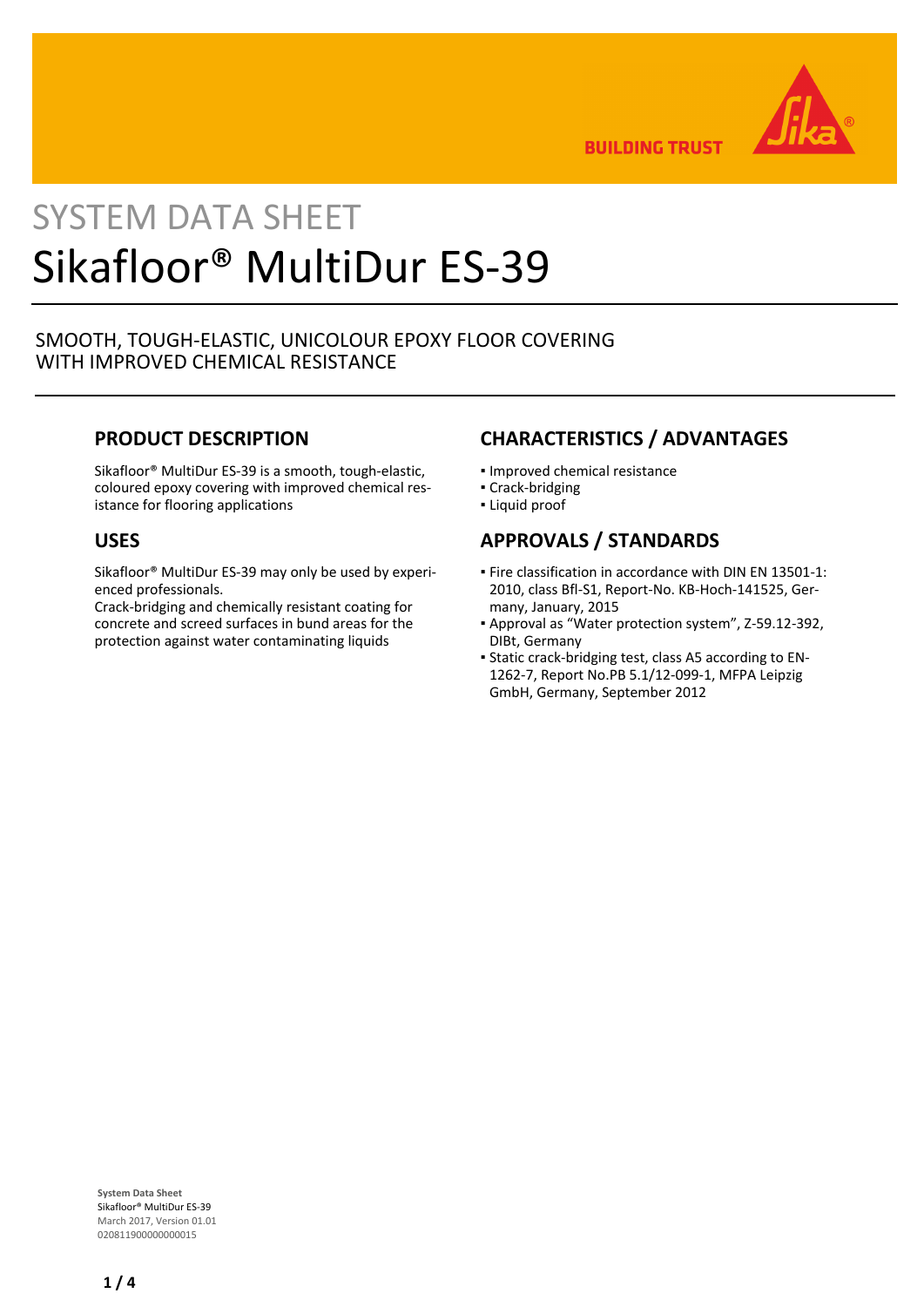**System Structure Sikafloor® MultiDur ES-39**



|                                     | Product                                                                |  |
|-------------------------------------|------------------------------------------------------------------------|--|
|                                     | Sikafloor®-156/-161                                                    |  |
|                                     | Sikafloor®-390 N                                                       |  |
|                                     |                                                                        |  |
| Smooth, gloss finish                |                                                                        |  |
| Available in various colour shades. |                                                                        |  |
|                                     |                                                                        |  |
|                                     | Layer<br>1. Primer<br>2. Wearing coat<br>Epoxy<br>$^{\sim}$ 2.0–3.0 mm |  |

## **TECHNICAL INFORMATION**

| <b>Shore D Hardness</b>       | $^{\sim}60$ (7 days at 23 $^{\circ}$ C)                                                                                                                                | ZG (German Standard for water protection) |  |
|-------------------------------|------------------------------------------------------------------------------------------------------------------------------------------------------------------------|-------------------------------------------|--|
| <b>Crack Bridging Ability</b> | 0.4 mm Static, class A5 (23 °C)                                                                                                                                        | (DIN EN 1062-7)                           |  |
| <b>Reaction to Fire</b>       | (DIN EN 13501-1)<br>Bfl-S1                                                                                                                                             |                                           |  |
| <b>Chemical Resistance</b>    | Please refer to the chemical resistance of Sikafloor®-390 N                                                                                                            |                                           |  |
| <b>Thermal Resistance</b>     | Exposure*                                                                                                                                                              | Dry heat                                  |  |
|                               | Permanent                                                                                                                                                              | $+50 °C$                                  |  |
|                               | Short-term max. 7 d                                                                                                                                                    | +80 °C                                    |  |
|                               | Short-term max. 12 h                                                                                                                                                   | $+100 °C$                                 |  |
|                               | Short-term moist/wet heat* up to +80 °C where exposure is only occasion-<br>al (i.e. during steam cleaning etc.)<br>*No simultaneous chemical and mechanical exposure. |                                           |  |

## **APPLICATION INFORMATION**

| Consumption                    |                         | Sikafloor® MultiDur ES-39 system (~2-3 mm)                                                                                                   |                                     |  |  |  |
|--------------------------------|-------------------------|----------------------------------------------------------------------------------------------------------------------------------------------|-------------------------------------|--|--|--|
|                                | <b>Coating System</b>   | Product                                                                                                                                      | Consumption                         |  |  |  |
|                                | Primer                  | $1 \times$ Sikafloor®-156/-161 ~0.3–0.5 kg/m <sup>2</sup>                                                                                    |                                     |  |  |  |
|                                | Wearing coat            | Sikafloor®-390 N (un-<br>filled)                                                                                                             | $\approx$ 1.6 kg/m <sup>2</sup> /mm |  |  |  |
| <b>Product Temperature</b>     |                         | Please refer to the individual Product Data Sheet                                                                                            |                                     |  |  |  |
| <b>Ambient Air Temperature</b> |                         | +10 °C min. $/$ +30 °C max.                                                                                                                  |                                     |  |  |  |
| <b>Relative Air Humidity</b>   | 80 % r.h. max.          |                                                                                                                                              |                                     |  |  |  |
| <b>Dew Point</b>               | Beware of condensation! | The substrate and uncured floor must be at least 3 °C above dew point to<br>reduce the risk of condensation or blooming on the floor finish. |                                     |  |  |  |

**System Data Sheet** Sikafloor® MultiDur ES-39 March 2017, Version 01.01 0208119000000000015



**BUILDING TRUST**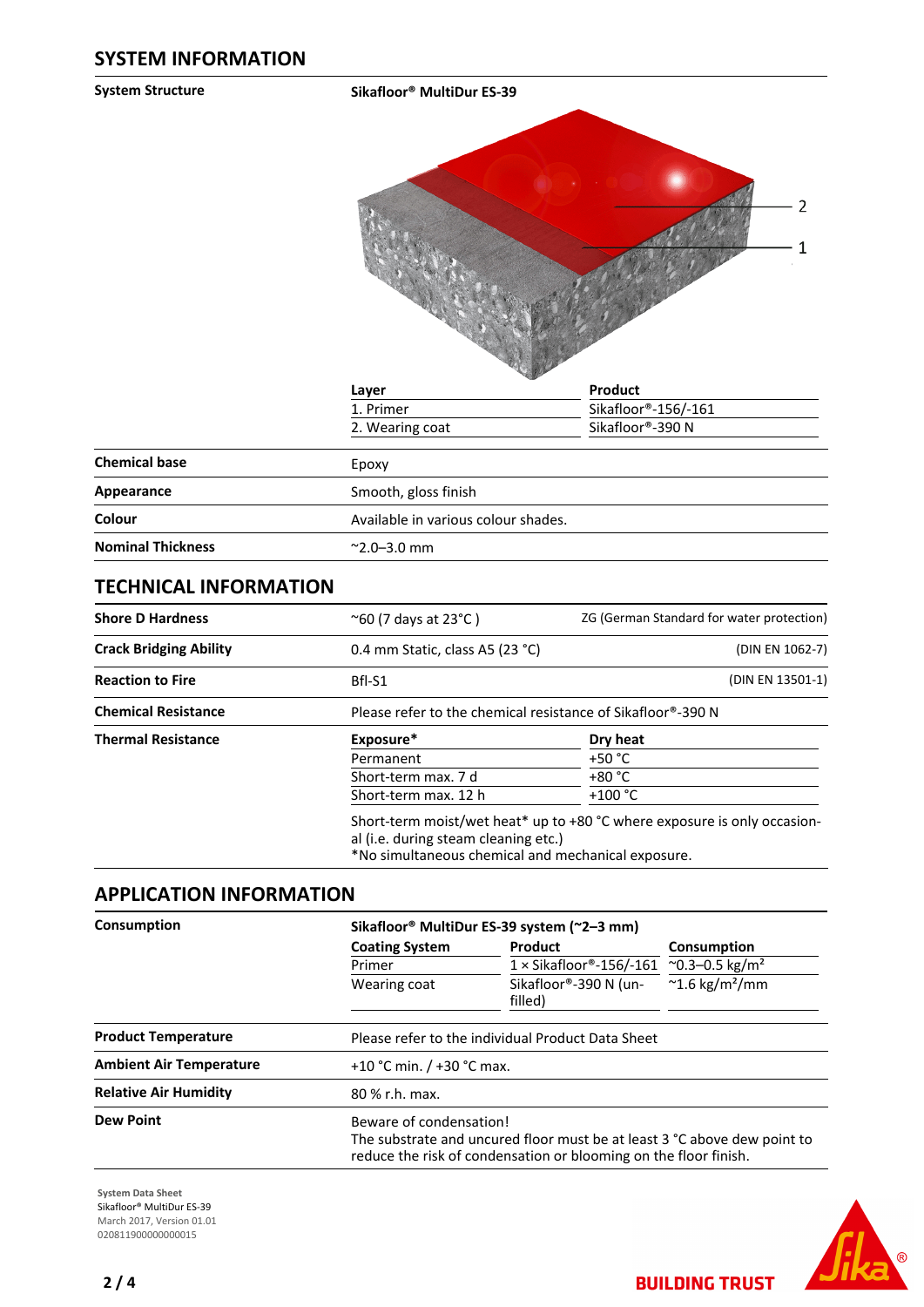| <b>Substrate Temperature</b>         | +10 °C min. / +30 °C max.                                                                                                                                                                                                                                                                     |                                                                   |                     |                  |        |                                                                              |  |
|--------------------------------------|-----------------------------------------------------------------------------------------------------------------------------------------------------------------------------------------------------------------------------------------------------------------------------------------------|-------------------------------------------------------------------|---------------------|------------------|--------|------------------------------------------------------------------------------|--|
| <b>Substrate Moisture Content</b>    | When performing application work with Sikafloor® MultiDur ES-39, the<br>substrate moisture content must not exceed 4 % pbw measured by<br>Tramex.<br>Test method: Sika®-Tramex meter, CM - measurement or Oven-dry-meth-<br>od.<br>No rising moisture according to ASTM (Polyethylene-sheet). |                                                                   |                     |                  |        |                                                                              |  |
| <b>Waiting Time / Overcoating</b>    |                                                                                                                                                                                                                                                                                               | Before applying Sikafloor®-390 N on Sikafloor®-156/161/160 allow: |                     |                  |        |                                                                              |  |
|                                      | Substrate temperature Minimum                                                                                                                                                                                                                                                                 |                                                                   |                     |                  |        | <b>Maximum</b>                                                               |  |
|                                      | $+10 °C$                                                                                                                                                                                                                                                                                      | 24 hours                                                          |                     |                  | 4 days |                                                                              |  |
|                                      | $+20 °C$                                                                                                                                                                                                                                                                                      |                                                                   | 12 hours            |                  | 2 days |                                                                              |  |
|                                      | $+30 °C$<br>8 hours                                                                                                                                                                                                                                                                           |                                                                   | 1 day               |                  |        |                                                                              |  |
|                                      | Times are approximate and will be affected by changing ambient conditions partic-<br>ularly temperature and relative humidity.                                                                                                                                                                |                                                                   |                     |                  |        |                                                                              |  |
| <b>Applied Product Ready for Use</b> | Temperature                                                                                                                                                                                                                                                                                   |                                                                   | <b>Foot traffic</b> | Light traffic    |        | <b>Full cure</b>                                                             |  |
|                                      | $+10 °C$                                                                                                                                                                                                                                                                                      | $^{\sim}$ 48 hours                                                |                     | $~\sim$ 6 days   |        | $^{\sim}$ 10 days                                                            |  |
|                                      | $+20 °C$                                                                                                                                                                                                                                                                                      | $\approx$ 30 hours                                                |                     | $~\sim$ 4 days   |        | $\sim$ 7 days                                                                |  |
|                                      | $+30 °C$                                                                                                                                                                                                                                                                                      | $~\sim$ 20 hours                                                  |                     | $\approx$ 3 days |        | $\approx$ 5 days                                                             |  |
|                                      |                                                                                                                                                                                                                                                                                               |                                                                   |                     |                  |        | For traffic with solid / hard wheeled lift trucks allow 3 weeks curing time. |  |

## **PRODUCT INFORMATION**

| Packaging                 | Please refer to the individual Product Data Sheet |
|---------------------------|---------------------------------------------------|
| <b>Shelf Life</b>         | Please refer to the individual Product Data Sheet |
| <b>Storage Conditions</b> | Please refer to the individual Product Data Sheet |

## **MAINTENANCE**

#### **CLEANING**

Please refer to the Sikafloor®- Cleaning Regime

## **FURTHER DOCUMENTS**

Please refer to :

- **E** Sika<sup>®</sup> Infromation Manual Mixing & Applications of Flooring systems
- **E** Sika<sup>®</sup> Infromation Manual Evaluation and Preparation of Surfaces for Flooring systems

## **LIMITATIONS**

- Do not apply Sikafloor® MultiDur ES-39 on sub-▪ strates with rising moisture.
- Freshly applied Sikafloor® MultiDur ES-39 must be protected from damp, condensation and water for at least 24 hours.
- The incorrect assessment and treatment of cracks may lead to a reduced service life and reflective cracking.
- For exact colour matching, ensure the Sikafloor®-390 N in each area is applied from the same control batch numbers.
- Under certain conditions, underfloor heating or high ambient temperatures combined with high point loading, may lead to imprints in the resin.
- **.** If heating is required do not use gas, oil, paraffin or other fossil fuel heaters, these produce large quantities of both CO2 and H2O water vapour, which may ad-

**System Data Sheet** Sikafloor® MultiDur ES-39 March 2017, Version 01.01 020811900000000015

**VALUE BASE**

powered warm air blower systems.

versely affect the finish. For heating use only electric

All technical data stated in this Product Data Sheet are based on laboratory tests. Actual measured data may vary due to circumstances beyond our control.



**BUILDING TRUST**